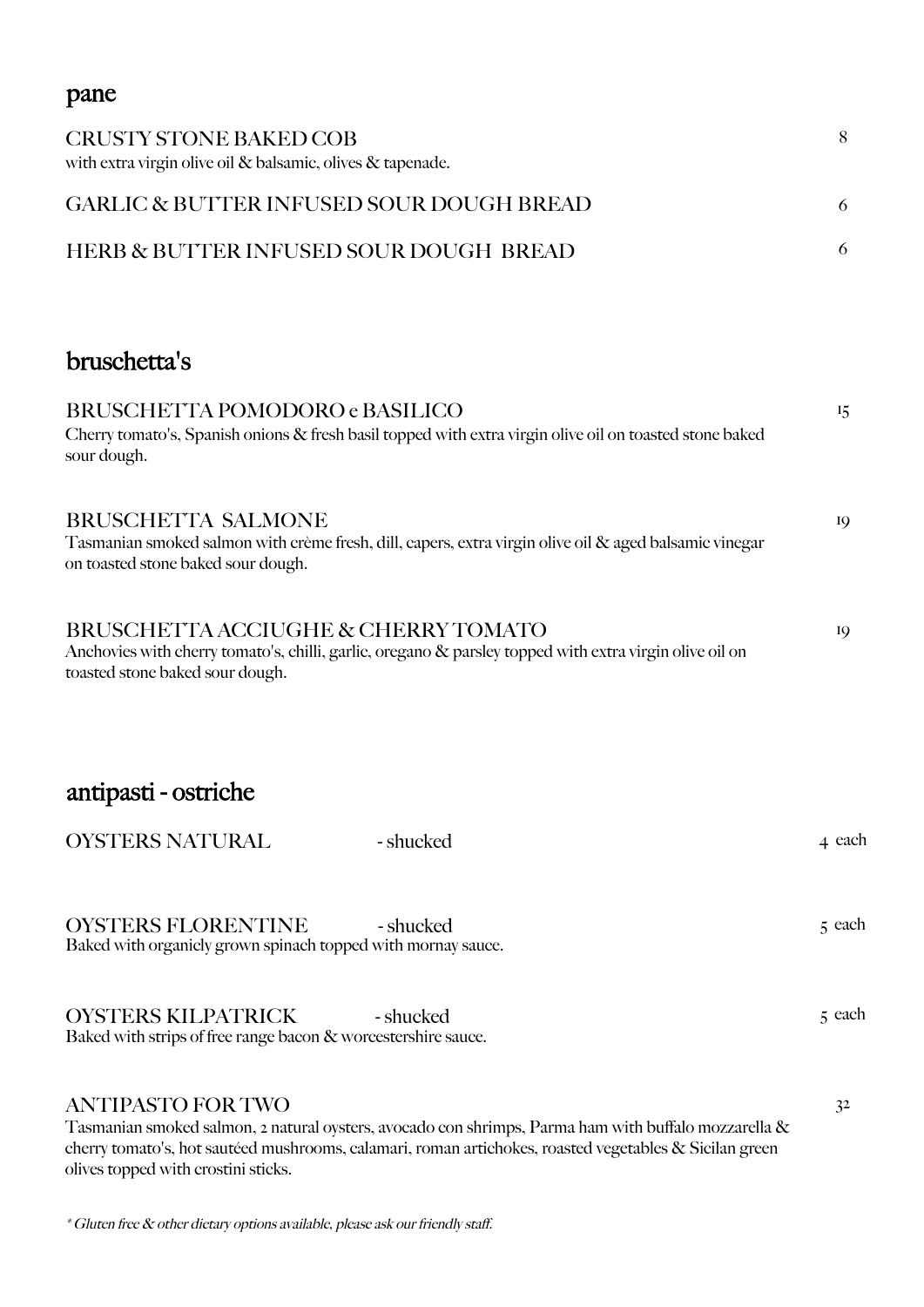# antipasti - intermezzi

| NEAPOLITAN ROASTED VEGETABLES<br>Warm oven roasted vegetables of pumpkin, eggplant, zucchini & red peppers sitting on a bed of fresh<br>spinach sprinkled with pinenuts & drizzled with extra virgin olive oil. | 18 |
|-----------------------------------------------------------------------------------------------------------------------------------------------------------------------------------------------------------------|----|
| <b>BUFFALO CAPRESE SALAD</b><br>Fresh rocket leaves & cherry tomato's, topped with layers of buffalo mozzarella & avocado dressed with<br>extra virgin olive oil & fresh basil.                                 | 19 |
| EGGPLANT PARMIGIANA<br>Oven baked layers of eggplant filled with mozzarella cheese, basil, tomato & fresh parmesan.                                                                                             | 24 |
| <b>INSALATA MARE e MONTI</b><br>Flutes of smoked Tasmanian salmon filled with cream fresh, dill & avocado, on top of a zucchini salad of<br>walnuts served with an aged balsamic glaze.                         | 24 |
| <b>COZZE NAPOLI</b><br>Local mussels tossed in garlic, tomato, white wine, parsley & chilli,<br>served with crusty stone baked sour dough bread.                                                                | 25 |
| <b>COZZE MARINARA</b><br>Local mussels tossed in white wine, garlic, onion, lemon and parsley,<br>served with crusty stone baked sour dough bread.                                                              | 25 |
| <b>CALAMARI FRITTI</b><br>Salt and pepper coated calamari shallow fried & served with home made tartare sauce.                                                                                                  | 25 |
| <b>SALMON COLETTA</b><br>Wrapped Tasmanian smoked salmon with a filling of avocado, shrimps & cocktail sauce.                                                                                                   | 25 |
| <b>GAMBAS &amp; CHAMPIONES AL A JILLO</b><br>Sautéed prawns & mushrooms in extra virgin olive oil, garlic, white wine, lemon, parsley & chilli.                                                                 | 25 |
| <b>CALAMARI ADRIATICO</b><br>Chargrilled baby calamari, marinated in garlic, black pepper, chilli, garlic, parsley & extra virgin olive oil,<br>served on a bed of mashed potato.                               | 27 |
| <b>MEDITERRANEAN FRITTO MISTO</b><br>Sea salt & black pepper king prawns & baby calamari shallow fried, served with home made garlic aioli &                                                                    | 28 |

\* Gluten free & other dietary options available, please ask our friendly staff.

fresh lemon.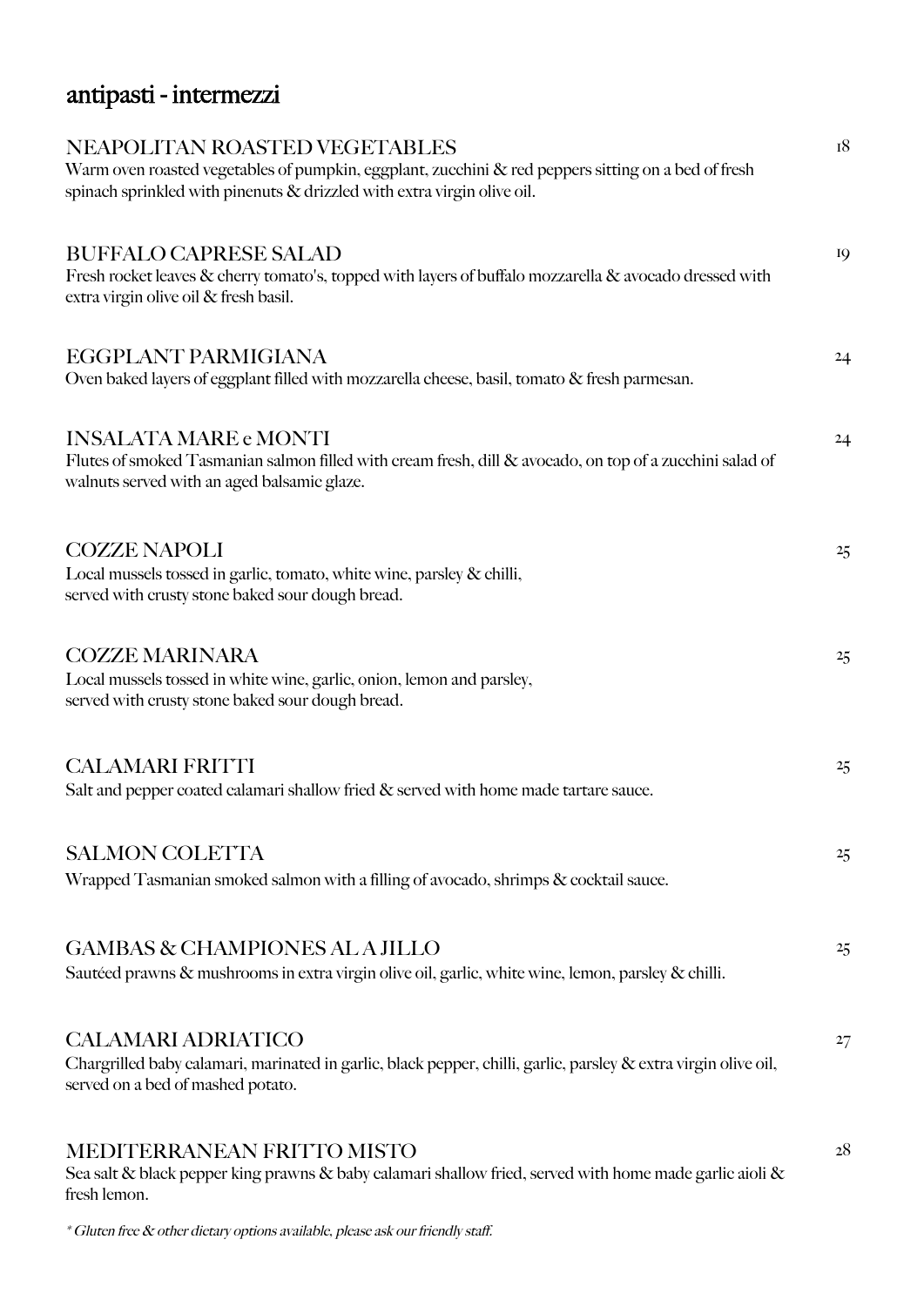#### salads

| SARDINIAN TUNA SALAD                                                                                                                                                                                      | 19 |
|-----------------------------------------------------------------------------------------------------------------------------------------------------------------------------------------------------------|----|
| Premium tuna blended with beans, fresh chilli, capers, Spanish onions, extra virgin olive oil, herbs & fresh<br>lemon.                                                                                    |    |
| <b>CAESAR</b>                                                                                                                                                                                             | 19 |
| Baby romaine lettuce topped with crispy free range bacon, croutons, anchovies & shaved parmesan topped<br>with a poached egg $\&$ our home made caesar dressing.                                          |    |
| <b>ROMAN SALAD</b>                                                                                                                                                                                        | 2I |
| Buffalo mozzarella, Parma ham, marinated roman artichokes, walnuts & Sicilian green olives on top of a<br>bed of fresh rocket, then drizzled with extra virgin olive oil.                                 |    |
| <b>GRILLED CHICKEN CAESAR</b>                                                                                                                                                                             | 23 |
| Baby romaine lettuce topped with crispy free range bacon, croutons, anchovies, chargrilled chicken breast,<br>a poached egg, shaved parmesan & our home made caesar dressing.                             |    |
| <b>GRILLED CHICKEN SALAD</b>                                                                                                                                                                              | 23 |
| Hot chargrilled chicken breast marinated in extra virgin olive oil, parsley & fresh lemon, sitting on a bed of<br>baby cos dressed with avocado, coarse parmesan & topped with an orange pepper dressing. |    |
| <b>SMOKED SALMON CAESAR</b>                                                                                                                                                                               | 25 |
| Baby romaine lettuce topped with crispy free range bacon, croutons, anchovies, Tasmanian smoked<br>salmon, a poached egg, shaved parmesan & our home made caesar dressing.                                |    |
| <b>SICILIAN PRAWN SALAD</b>                                                                                                                                                                               | 25 |
| Chargrilled king prawns tossed with fresh chilli, herbs, lemon & white wine & extra virgin olive oil on top<br>of a crispy salad of baby $\cos \&$ fresh lemon.                                           |    |
|                                                                                                                                                                                                           |    |
|                                                                                                                                                                                                           |    |

#### zuppa

#### MINESTRONE 15

Classic vegetable soup, totally gluten & dairy free, available fresh every day. Served with crusty stone baked sour dough bread or gluten free bread. Seasonal chef specials, a variety of different soups available during our colder months. Please ask our friendly staff.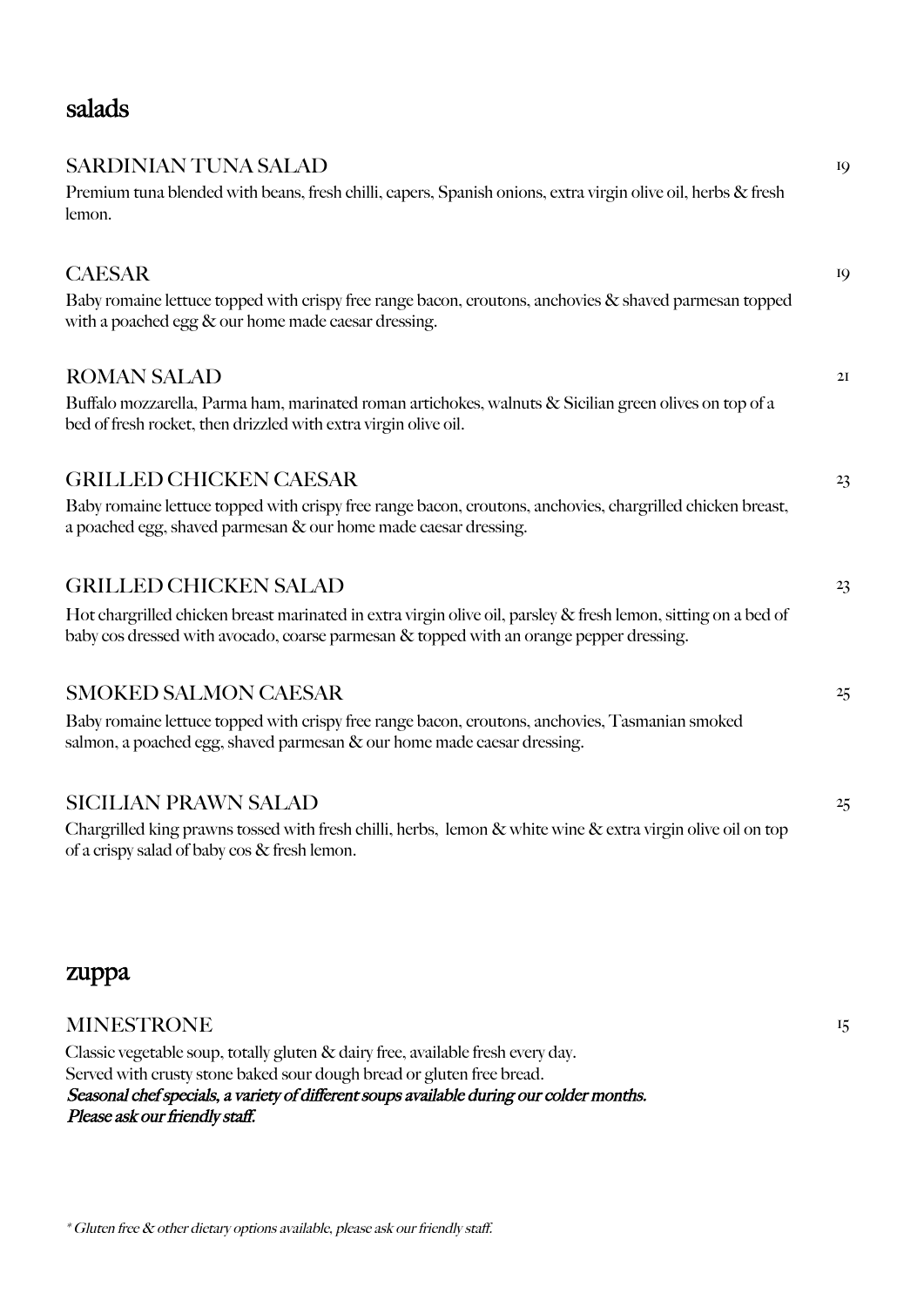### pasta

|                                                                                                                                                                                                               | Entre - Main |
|---------------------------------------------------------------------------------------------------------------------------------------------------------------------------------------------------------------|--------------|
| <b>GNOCCHI al PESTO</b><br>Freshly made gnocchi tossed with semi dried tomatoes, pesto and cream.                                                                                                             | $24 - 28$    |
| <b>GNOCCHI NAPOLI</b><br>Freshly made gnocchi tossed with a classic tomato & fresh basil sauce.                                                                                                               | $24 - 28$    |
| LINGUINE BOLOGNESE<br>Traditional recipe of beef infused with fresh herbs & tomato.                                                                                                                           | $24 - 28$    |
| LINGUINE CARBONARA<br>Strips of pancetta, eggs, cream, parmesan and parsley.                                                                                                                                  | $24 - 28$    |
| LINGUINE PUTTANESCA<br>Capers, oregano, olives, garlic, chilli, tomato & anchovies.                                                                                                                           | $24 - 28$    |
| <b>PENNE VERDURE</b><br>Tossed in extra virgin olive oil, garlic, pinenuts and vegetables, with shaved parmesan.                                                                                              | $24 - 28$    |
| PENNE AMATRICIANA<br>Pasta in a sauce of bacon, tomato, onion, mushrooms and herbs.                                                                                                                           | $24 - 28$    |
| PENNE ARRABIATA<br>Pasta with tomato, garlic and chilli.                                                                                                                                                      | $24 - 28$    |
| <b>AGNOLOTTI della NONNA</b><br>House speciality of homemade cheese & spinach filled pasta in a sauce of cream,<br>Agnolotti della Nonna is not available as Gluten free, we apologise for any inconvenience. | $24 - 28$    |
| <b>DUCK RAVIOLI</b><br>With sage and merlot sauce.<br>Duck ravioli is not available as Gluten free, we apologise for any inconvenience.                                                                       | $26 - 30$    |
| PENNE POLLO FUNGHI<br>Pasta tossed with ragu of chicken, onion, field mushrooms, tomato & cream.                                                                                                              | $26 - 30$    |
| <b>LINGUINE SALMONE</b><br>Tasmanian smoked salmon, olives, pistachio nuts, tomato, cream & parsley.                                                                                                          | $26 - 30$    |
| <b>LINGUINE MARINARA</b><br>Fresh seafood, garlic and parsley with olive oil or tomato sauce.                                                                                                                 | $26 - 30$    |
| LINGUINE PRAWNS & BROCCOLI<br>Tossed in extra virgin olive oil, garlic, chilli & herbs.                                                                                                                       | $26 - 30$    |
| LINGUINE PRAWNS & SCALLOPS<br>Tossed in extra virgin olive oil, garlic, chilli, herbs & white wine.                                                                                                           | $26 - 30$    |

\* Gluten free & other dietary options available on all other pasta's & fish & chips, please ask our friendly staff.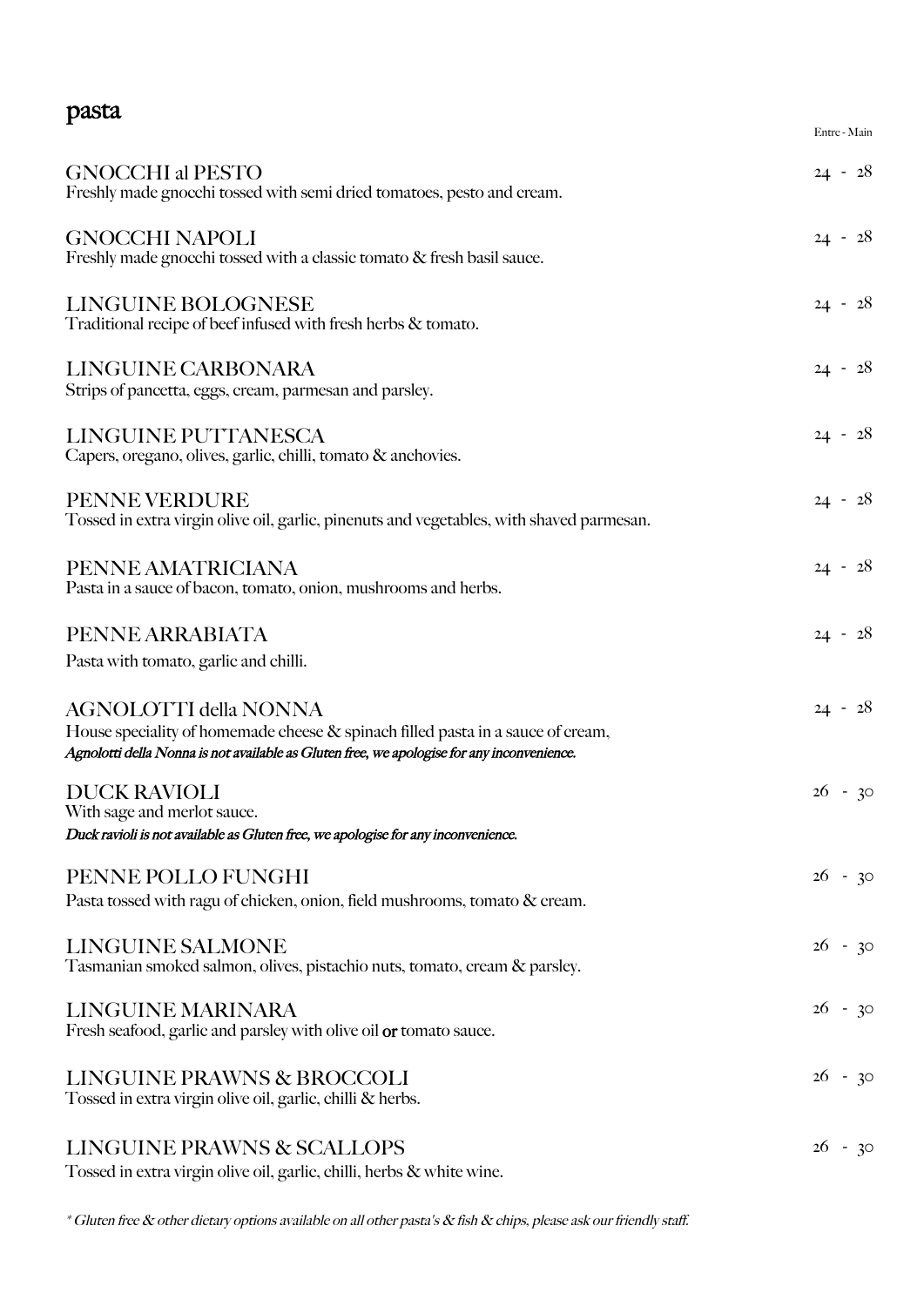| rissotti                                                                                                                                                                               |                           |
|----------------------------------------------------------------------------------------------------------------------------------------------------------------------------------------|---------------------------|
| RISOTTO FUNGHI & ASPARAGI                                                                                                                                                              | Entre - Main<br>$24 - 28$ |
| Fragrant porcini, field mushrooms, asparagus, white wine & cream.                                                                                                                      |                           |
| DUCK & PORCINI RISOTTO<br>Tender pieces of duck with fragrant porcini mushrooms & herbs in white wine.                                                                                 | $26 - 30$                 |
| pollame e arantre                                                                                                                                                                      |                           |
| POLLO CAPRESE<br>Chicken supreme with field mushrooms, olives, garlic, chilli and tomato sauce. Course is served with your<br>choice of chips & salad or seasonal greens and potatoes. | 38                        |
| POLLO CARDINALE<br>Chicken supreme in white wine, asparagus, cream, and mushroom sauce. Course is served with your<br>choice of chips & salad or seasonal greens and potatoes.         | 38                        |
| <b>ROASTED HALF DUCK</b><br>Choice of plum and black cherry or orange and campari sauce. Course is served with your choice of chips<br>& salad or seasonal greens and potatoes.        | 44                        |
| vitello                                                                                                                                                                                |                           |
| PICCATINA LIMONE                                                                                                                                                                       | 41                        |
| Veal scallopini in a white wine, lemon and parsley sauce. Course is served with your choice of chips & salad<br>or seasonal greens and potatoes.                                       |                           |
| <b>VITELLO PARMIGIANO</b>                                                                                                                                                              | 4 <sup>I</sup>            |
| Veal scallopini topped with shaved ham & cheddar cheese in wine, tomato and cream sauce. Course is<br>served with your choice of chips & salad or seasonal greens and potatoes.        |                           |
| VITELLO FUNGHI                                                                                                                                                                         | 4 <sup>I</sup>            |
| Veal scallopini with field mushrooms in wine and cream sauce. Course is served with your choice of chips                                                                               |                           |

& salad or seasonal greens and potatoes.

#### VITELLO MILANESE 41

Veal scallopini lightly crumbed. Course is served with your choice of chips & salad or seasonal greens and potatoes.

\* Gluten free & other dietary options available, please ask our friendly staff.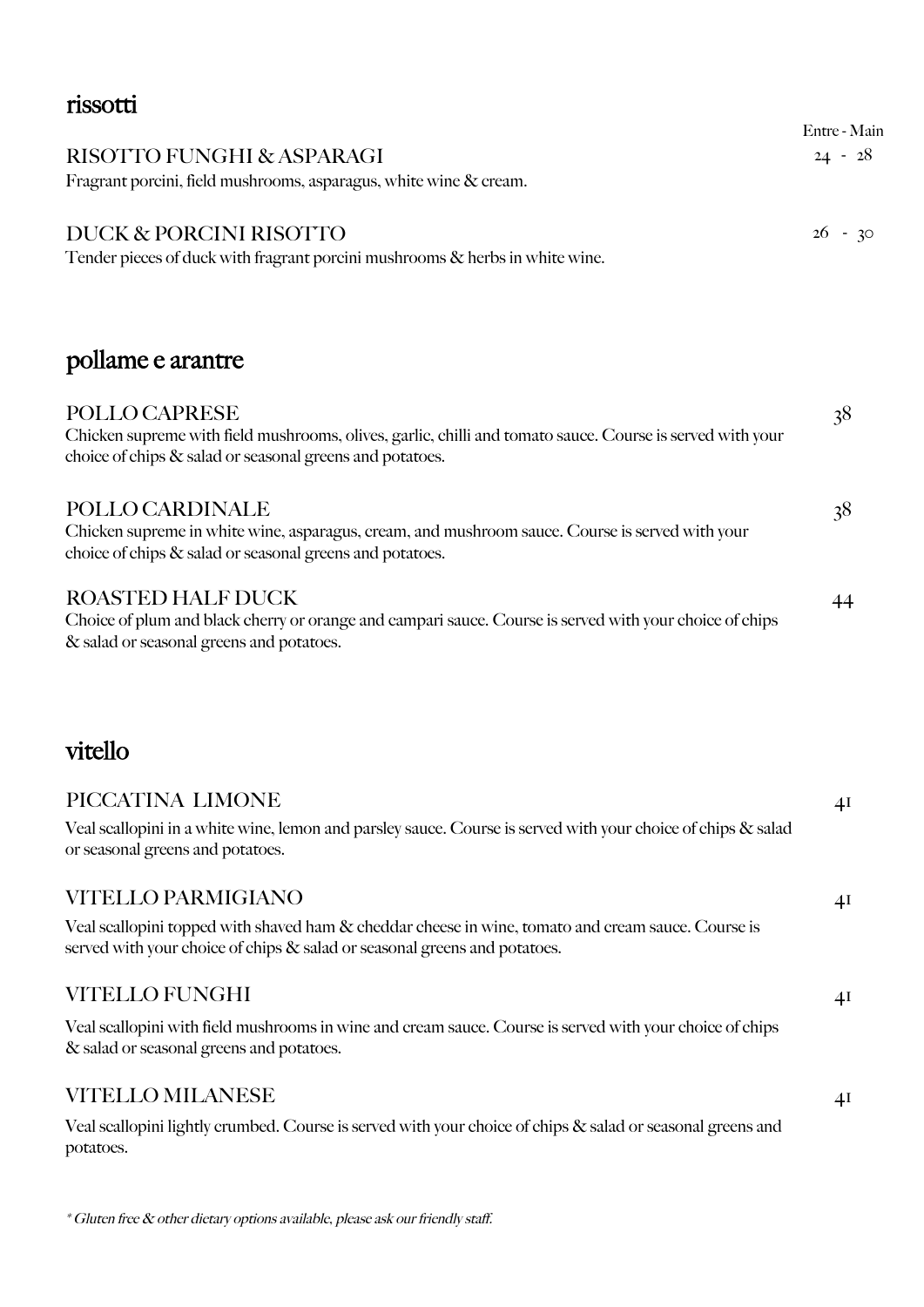| manzo                                                                                                                                                                                                              |                |
|--------------------------------------------------------------------------------------------------------------------------------------------------------------------------------------------------------------------|----------------|
| RIB EYE CHARGRILLED 350 grm.                                                                                                                                                                                       | 42             |
| Beef rib eye steak flame grilled to your liking. Course is served with your choice of chips & salad or<br>seasonal greens and potatoes.                                                                            |                |
| RIB EYE CHASSEUR 350 grm.                                                                                                                                                                                          | 44             |
| Beef rib eye steak with field mushrooms, red wine, brandy and herb sauce. Course is served with your<br>choice of chips & salad or seasonal greens and potatoes.                                                   |                |
| FILETTO MANZO alla GRIGLIA 250 grm.                                                                                                                                                                                | 4 <sup>2</sup> |
| Aged beef tenderloin chargrilled to your liking. Course is served with your choice of chips & salad or<br>seasonal greens and potatoes.                                                                            |                |
| FILETTO FUNGHI 250 grm.                                                                                                                                                                                            | 44             |
| Aged beef tenderloin with field mushrooms in wine and cream sauce. Course is served with your choice of<br>chips & salad or seasonal greens and potatoes.                                                          |                |
| FILETTO MANZO BAROLO 250 grm.                                                                                                                                                                                      | 44             |
| Aged beef tenderloin in a Barolo wine sauce. Course is served with your choice of chips & salad or seasonal<br>greens and potatoes.                                                                                |                |
| <b>BEEF STROGANOFF</b>                                                                                                                                                                                             | 44             |
| Strips of aged tenderloin in a sauce of field mushrooms, demi-glaze, wine, brandy, tomato & cream. Course<br>is served with your choice of chips $\&$ salad or seasonal greens, potatoes or mashed potato or rice. |                |
| <b>CARRE D'AGNEAU</b>                                                                                                                                                                                              | 44             |
| Rack of lamb in a red wine jus, macadamia crust on mash potato, served with seasonal vegetables.                                                                                                                   |                |
| contorni                                                                                                                                                                                                           |                |
| <b>CHIPS</b>                                                                                                                                                                                                       | 8              |
| <b>MASHED POTATO</b>                                                                                                                                                                                               | 9              |
| SAUTÉED MUSHROOMS                                                                                                                                                                                                  | 9              |
| SPINACH WITH GARLIC AND CHILLI                                                                                                                                                                                     | 9              |

# FRESH GREEN SEASONAL VEGETABLES 9

#### ROSEMARY & GARLIC ROASTED POTATO'S 9

#### BOTTICELLI GARDEN SALAD 8

Fresh romaine lettuce with cherry tomato's, red peppers, green peppers, cucumber & Sicilian olives, dressed with fresh lemon juice, extra virgin olive oil & aged balsamic glaze.

\* Gluten free & other dietary options available, please ask our friendly staff.